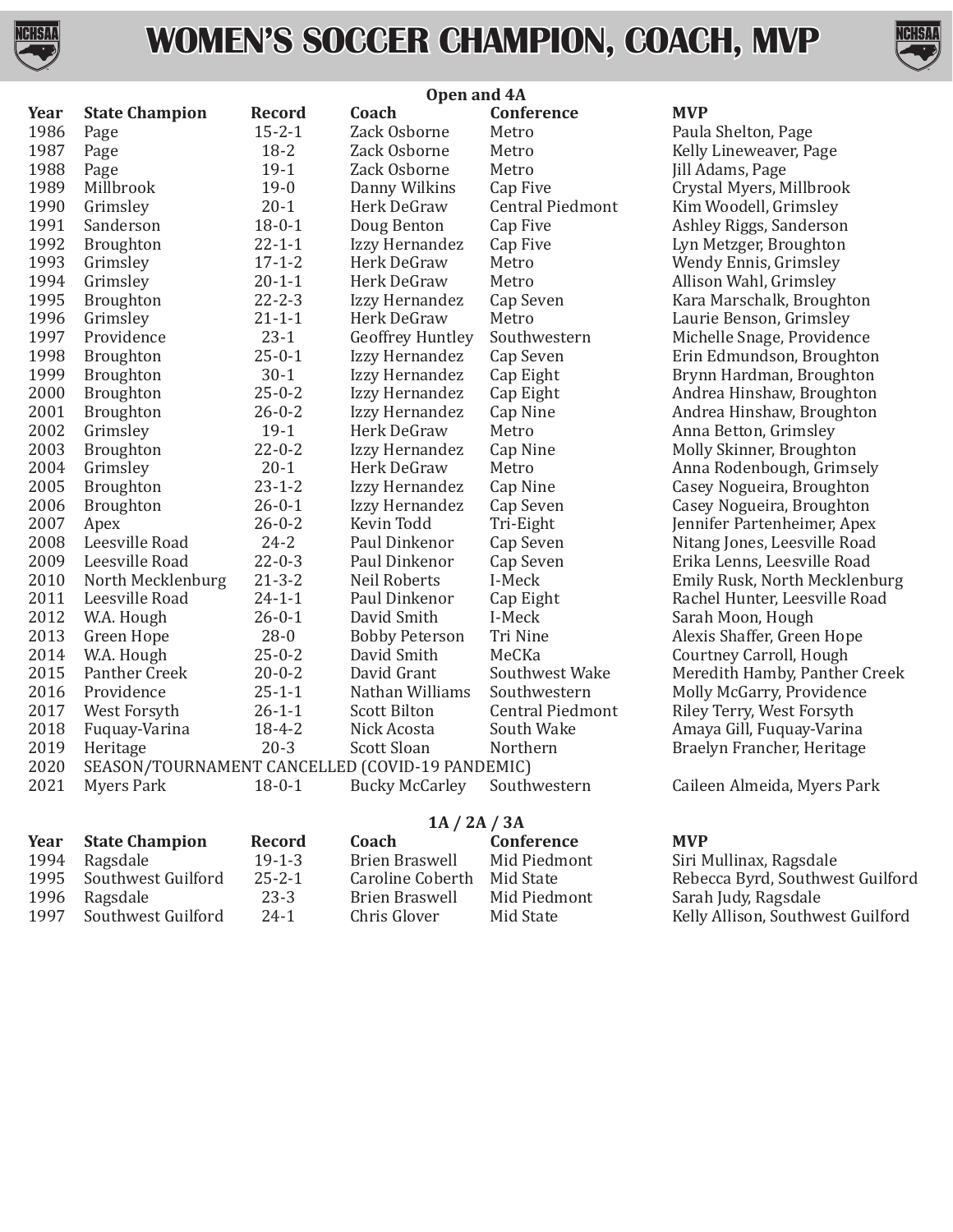

## **WOMEN'S SOCCER CHAMPION, COACH, MVP**



| <b>MVP</b><br>Coach<br><b>State Champion</b><br><b>Record</b><br><b>Conference</b><br>1998<br>East Chapel Hill<br>$24 - 1 - 2$<br>Jim Wain<br>Triad<br>Bethany Shewmaker, East<br>1999<br>Ragsdale<br>$22 - 2 - 3$<br><b>Tri County</b><br><b>Brien Braswell</b><br>Jordan Allison, Ragsdal<br>2000<br>East Chapel Hill<br>$17 - 1 - 2$<br>Lisa O'Brien<br>Triad<br>Bethany Shewmaker, East<br>2001<br>$24 - 3$<br>Southwest Guilford<br>Mike Fitzpatrick<br>Piedmont Triad<br>Kelly Whitaker, SW Guil<br>2002<br>$23-6$<br>Southwest Guilford<br>Mike Fitzpatrick<br>Kelly Whitaker, SW Guil<br>Piedmont Triad<br>2003<br>$24 - 0 - 1$<br>White Oak<br><b>Buddy Carroll</b><br>Lauran Meadows, White<br>Mideastern<br>2004<br>East Chapel Hill<br>$26 - 2 - 1$<br>Mark Kadlecik<br><b>Five County</b><br>Sterling Smith, East Cha<br>2005<br>$20 - 3 - 1$<br>Ragsdale<br><b>Brien Braswell</b><br>Tri-County<br>Erin Hamilton, Ragsdal<br>2006<br>White Oak<br>$21 - 2 - 1$<br><b>Buddy Carroll</b><br>Mideastern<br>Tandy Banks, White Oal<br>2007<br>$27-1$<br>White Oak<br><b>Buddy Carroll</b><br>Mideastern<br>Tandy Banks, White Oal<br>2008<br>$21 - 1 - 1$<br>White Oak<br><b>Buddy Carroll</b><br>Mideastern<br>Stephanie Rose, White (<br>2009<br>$22 - 0$<br>White Oak<br><b>Buddy Carroll</b><br>Mideastern<br>Stephanie Rose, White (<br>2010<br>$24 - 0$<br>Marvin Ridge<br>Southern Carolina<br>Toni Lashley, Marvin Ri<br>Ray Fumo<br>2011<br>$22 - 2 - 3$<br>Gary Hoilett<br>Jane Cline, Charlotte Ca<br>Charlotte Catholic<br>MEGA Seven<br>2012<br>$22 - 2 - 2$<br>White Oak<br><b>Buddy Carroll</b><br>Coastal<br>Jodi Barber, White Oak<br>2013<br>$22 - 2 - 1$<br>Cardinal Gibbons<br>Michele Miller<br>Carolina Six<br>Christine Gibbons, Cardi<br>2014<br>$23-1$<br>Chapel Hill<br>Ron Benson<br>Big Eight<br>Alex Kimball, Chapel Hi<br>2015<br>$24 - 4$<br>Patrick Gladys<br>Mountain Athletic<br>Dallas Warren, A.C. Rey!<br>A.C. Reynolds<br>2016<br>$24 - 0 - 1$<br>Weddington<br>Powell Williams<br>Southern Carolina<br>Remi Roberts, Wedding<br>2017<br>$22 - 2$<br>Weddington<br>Powell Williams<br>Southern Carolina<br>Morgan Macia, Wedding<br>2018<br>$19 - 1 - 1$<br>Chapel Hill<br>Maddie Reiter, Chapel H<br>Jason Curtis<br>Big Eight<br>2019<br>$20 - 2 - 2$<br>East Chapel Hill<br><b>Austin Collins</b><br>Sophia Coon, East Chap<br>Big Eight<br>2020<br>SEASON/TOURNAMENT CANCELLED (COVID-19 PANDEMIC)<br>2021<br>Cox Mill<br>$18 - 0 - 1$<br>South Piedmont<br>Jesse Dean, Cox Mill<br>Adam Henry<br>1A/2A<br><b>MVP</b><br><b>State Champion</b><br><b>Record</b><br>Coach<br>Conference<br><b>High Point Central</b><br>$21 - 1 - 1$<br>David Upchurch<br>Central Carolina<br>Lee Culp, High Point Ce<br>1999<br>$19 - 3 - 3$<br><b>High Point Central</b><br>David Upchurch<br>Central Carolina<br>Jenni Tinsley, High Poin<br>2000<br>$18 - 3 - 1$<br>Richlands<br>P.J. McManus<br>Patrice Drone, Richland<br>East Central<br>2001<br>$18 - 3 - 1$<br>Richlands<br><b>Robert McManus</b><br>East Central<br>Dana Henderson, Richla<br>2002<br>Charlotte Catholic<br>$23 - 2 - 1$<br>Rocky River<br>Christine Liberto, Charlo<br>Gary Hoilett<br>2003<br><b>Charlotte Catholic</b><br>$21 - 0 - 3$<br>Gary Hoilett<br>Rocky River<br>Courtney Tighe, Charlot<br>2004<br>Western Guilford<br>$19 - 2$<br>George Kennedy<br>North State<br>Marcy Laliberty, Wester<br>2005<br>Western Guilford<br>18-4<br>George Kennedy<br>North State<br>Kayleigh Bouchillon, West<br>$23 - 1 - 1$<br>2006<br>Swansboro<br>Derick Jenkins<br>East Central<br>Samantha Dunn, Swans<br>2A<br><b>MVP</b><br><b>State Champion</b><br><b>Record</b><br>Coach<br>Conference<br>2007<br><b>Cardinal Gibbons</b><br>Michelle Miller<br>Mid-State<br>Lindsey Byrd, Cardinal<br>$21 - 4 - 2$<br>2008<br>$22 - 2$<br><b>First Flight</b><br>Mark Cross<br>Northeastern Coastal<br>Kristina Argiroff, First F<br>2009<br>Swansboro<br>$23 - 1 - 3$<br>Doug Kidd<br>East Central<br>Alana Soetaert, Swansb<br>2010<br>Swansboro<br>$22 - 4 - 1$<br>Doug Kidd<br><b>East Central</b><br>Alana Soetaert, Swansb<br>2011<br>$26 - 2$<br>Cuthbertson<br>Nelson Garner<br>Rocky River<br>Leah Drawdy, Cuthberts<br>2012<br>$21 - 1 - 2$<br>Carrboro<br>Robin Bulleri<br>Carolina 12<br>Kylie Tawney, Carrboro<br>2013<br>$23 - 5 - 1$<br>Swansboro<br>Doug Kidd<br>East Central<br>Tylor Ring, Swansboro<br>2014<br><b>West Stokes</b><br>$25 - 2 - 1$<br><b>Chris Manley</b><br>W. Piedmont Ath.<br>Taylor Hopper, West Sto<br>2015<br>Carrboro<br>$21 - 0 - 1$<br>Jared Drexler<br>Mid-State<br>Miah Araba, Carrboro<br>2016<br>Carrboro<br>$21 - 1 - 2$<br>Jared Drexler<br>Mid-State 2A<br>Alexa Wojnovich, Carrb<br>2017<br>$21 - 1 - 2$<br>Carrboro<br>Jared Drexler<br>Mid-State 2A<br>Grace Nanney, Carrbord<br>2018<br><b>First Flight</b><br>$25 - 2 - 1$<br>Juan Ramirez<br>Northeastern Coastal<br>Nicole York, First Flight<br>2019<br>Carrboro<br>$18 - 1 - 2$<br>Jared Drexler<br>Mid-State 2A<br>Navia Mosley, Carrboro<br>2020<br>SEASON/TOURNAMENT CANCELLED (COVID-19 PANDEMIC) |      | 3A |  |  |  |  |  |
|-----------------------------------------------------------------------------------------------------------------------------------------------------------------------------------------------------------------------------------------------------------------------------------------------------------------------------------------------------------------------------------------------------------------------------------------------------------------------------------------------------------------------------------------------------------------------------------------------------------------------------------------------------------------------------------------------------------------------------------------------------------------------------------------------------------------------------------------------------------------------------------------------------------------------------------------------------------------------------------------------------------------------------------------------------------------------------------------------------------------------------------------------------------------------------------------------------------------------------------------------------------------------------------------------------------------------------------------------------------------------------------------------------------------------------------------------------------------------------------------------------------------------------------------------------------------------------------------------------------------------------------------------------------------------------------------------------------------------------------------------------------------------------------------------------------------------------------------------------------------------------------------------------------------------------------------------------------------------------------------------------------------------------------------------------------------------------------------------------------------------------------------------------------------------------------------------------------------------------------------------------------------------------------------------------------------------------------------------------------------------------------------------------------------------------------------------------------------------------------------------------------------------------------------------------------------------------------------------------------------------------------------------------------------------------------------------------------------------------------------------------------------------------------------------------------------------------------------------------------------------------------------------------------------------------------------------------------------------------------------------------------------------------------------------------------------------------------------------------------------------------------------------------------------------------------------------------------------------------------------------------------------------------------------------------------------------------------------------------------------------------------------------------------------------------------------------------------------------------------------------------------------------------------------------------------------------------------------------------------------------------------------------------------------------------------------------------------------------------------------------------------------------------------------------------------------------------------------------------------------------------------------------------------------------------------------------------------------------------------------------------------------------------------------------------------------------------------------------------------------------------------------------------------------------------------------------------------------------------------------------------------------------------------------------------------------------------------------------------------------------------------------------------------------------------------------------------------------------------------------------------------------------------------------------------------------------------------------------------------------------------------------------------------------------------------------------------------------------------------------------------------------------------------------------------------------------------------------------------------------------------------------------------------------------------------------------------------------------------------------------------------------------------------------------------------------------------------------------------------------------|------|----|--|--|--|--|--|
|                                                                                                                                                                                                                                                                                                                                                                                                                                                                                                                                                                                                                                                                                                                                                                                                                                                                                                                                                                                                                                                                                                                                                                                                                                                                                                                                                                                                                                                                                                                                                                                                                                                                                                                                                                                                                                                                                                                                                                                                                                                                                                                                                                                                                                                                                                                                                                                                                                                                                                                                                                                                                                                                                                                                                                                                                                                                                                                                                                                                                                                                                                                                                                                                                                                                                                                                                                                                                                                                                                                                                                                                                                                                                                                                                                                                                                                                                                                                                                                                                                                                                                                                                                                                                                                                                                                                                                                                                                                                                                                                                                                                                                                                                                                                                                                                                                                                                                                                                                                                                                                                                                                       | Year |    |  |  |  |  |  |
|                                                                                                                                                                                                                                                                                                                                                                                                                                                                                                                                                                                                                                                                                                                                                                                                                                                                                                                                                                                                                                                                                                                                                                                                                                                                                                                                                                                                                                                                                                                                                                                                                                                                                                                                                                                                                                                                                                                                                                                                                                                                                                                                                                                                                                                                                                                                                                                                                                                                                                                                                                                                                                                                                                                                                                                                                                                                                                                                                                                                                                                                                                                                                                                                                                                                                                                                                                                                                                                                                                                                                                                                                                                                                                                                                                                                                                                                                                                                                                                                                                                                                                                                                                                                                                                                                                                                                                                                                                                                                                                                                                                                                                                                                                                                                                                                                                                                                                                                                                                                                                                                                                                       |      |    |  |  |  |  |  |
|                                                                                                                                                                                                                                                                                                                                                                                                                                                                                                                                                                                                                                                                                                                                                                                                                                                                                                                                                                                                                                                                                                                                                                                                                                                                                                                                                                                                                                                                                                                                                                                                                                                                                                                                                                                                                                                                                                                                                                                                                                                                                                                                                                                                                                                                                                                                                                                                                                                                                                                                                                                                                                                                                                                                                                                                                                                                                                                                                                                                                                                                                                                                                                                                                                                                                                                                                                                                                                                                                                                                                                                                                                                                                                                                                                                                                                                                                                                                                                                                                                                                                                                                                                                                                                                                                                                                                                                                                                                                                                                                                                                                                                                                                                                                                                                                                                                                                                                                                                                                                                                                                                                       |      |    |  |  |  |  |  |
|                                                                                                                                                                                                                                                                                                                                                                                                                                                                                                                                                                                                                                                                                                                                                                                                                                                                                                                                                                                                                                                                                                                                                                                                                                                                                                                                                                                                                                                                                                                                                                                                                                                                                                                                                                                                                                                                                                                                                                                                                                                                                                                                                                                                                                                                                                                                                                                                                                                                                                                                                                                                                                                                                                                                                                                                                                                                                                                                                                                                                                                                                                                                                                                                                                                                                                                                                                                                                                                                                                                                                                                                                                                                                                                                                                                                                                                                                                                                                                                                                                                                                                                                                                                                                                                                                                                                                                                                                                                                                                                                                                                                                                                                                                                                                                                                                                                                                                                                                                                                                                                                                                                       |      |    |  |  |  |  |  |
|                                                                                                                                                                                                                                                                                                                                                                                                                                                                                                                                                                                                                                                                                                                                                                                                                                                                                                                                                                                                                                                                                                                                                                                                                                                                                                                                                                                                                                                                                                                                                                                                                                                                                                                                                                                                                                                                                                                                                                                                                                                                                                                                                                                                                                                                                                                                                                                                                                                                                                                                                                                                                                                                                                                                                                                                                                                                                                                                                                                                                                                                                                                                                                                                                                                                                                                                                                                                                                                                                                                                                                                                                                                                                                                                                                                                                                                                                                                                                                                                                                                                                                                                                                                                                                                                                                                                                                                                                                                                                                                                                                                                                                                                                                                                                                                                                                                                                                                                                                                                                                                                                                                       |      |    |  |  |  |  |  |
|                                                                                                                                                                                                                                                                                                                                                                                                                                                                                                                                                                                                                                                                                                                                                                                                                                                                                                                                                                                                                                                                                                                                                                                                                                                                                                                                                                                                                                                                                                                                                                                                                                                                                                                                                                                                                                                                                                                                                                                                                                                                                                                                                                                                                                                                                                                                                                                                                                                                                                                                                                                                                                                                                                                                                                                                                                                                                                                                                                                                                                                                                                                                                                                                                                                                                                                                                                                                                                                                                                                                                                                                                                                                                                                                                                                                                                                                                                                                                                                                                                                                                                                                                                                                                                                                                                                                                                                                                                                                                                                                                                                                                                                                                                                                                                                                                                                                                                                                                                                                                                                                                                                       |      |    |  |  |  |  |  |
|                                                                                                                                                                                                                                                                                                                                                                                                                                                                                                                                                                                                                                                                                                                                                                                                                                                                                                                                                                                                                                                                                                                                                                                                                                                                                                                                                                                                                                                                                                                                                                                                                                                                                                                                                                                                                                                                                                                                                                                                                                                                                                                                                                                                                                                                                                                                                                                                                                                                                                                                                                                                                                                                                                                                                                                                                                                                                                                                                                                                                                                                                                                                                                                                                                                                                                                                                                                                                                                                                                                                                                                                                                                                                                                                                                                                                                                                                                                                                                                                                                                                                                                                                                                                                                                                                                                                                                                                                                                                                                                                                                                                                                                                                                                                                                                                                                                                                                                                                                                                                                                                                                                       |      |    |  |  |  |  |  |
|                                                                                                                                                                                                                                                                                                                                                                                                                                                                                                                                                                                                                                                                                                                                                                                                                                                                                                                                                                                                                                                                                                                                                                                                                                                                                                                                                                                                                                                                                                                                                                                                                                                                                                                                                                                                                                                                                                                                                                                                                                                                                                                                                                                                                                                                                                                                                                                                                                                                                                                                                                                                                                                                                                                                                                                                                                                                                                                                                                                                                                                                                                                                                                                                                                                                                                                                                                                                                                                                                                                                                                                                                                                                                                                                                                                                                                                                                                                                                                                                                                                                                                                                                                                                                                                                                                                                                                                                                                                                                                                                                                                                                                                                                                                                                                                                                                                                                                                                                                                                                                                                                                                       |      |    |  |  |  |  |  |
|                                                                                                                                                                                                                                                                                                                                                                                                                                                                                                                                                                                                                                                                                                                                                                                                                                                                                                                                                                                                                                                                                                                                                                                                                                                                                                                                                                                                                                                                                                                                                                                                                                                                                                                                                                                                                                                                                                                                                                                                                                                                                                                                                                                                                                                                                                                                                                                                                                                                                                                                                                                                                                                                                                                                                                                                                                                                                                                                                                                                                                                                                                                                                                                                                                                                                                                                                                                                                                                                                                                                                                                                                                                                                                                                                                                                                                                                                                                                                                                                                                                                                                                                                                                                                                                                                                                                                                                                                                                                                                                                                                                                                                                                                                                                                                                                                                                                                                                                                                                                                                                                                                                       |      |    |  |  |  |  |  |
|                                                                                                                                                                                                                                                                                                                                                                                                                                                                                                                                                                                                                                                                                                                                                                                                                                                                                                                                                                                                                                                                                                                                                                                                                                                                                                                                                                                                                                                                                                                                                                                                                                                                                                                                                                                                                                                                                                                                                                                                                                                                                                                                                                                                                                                                                                                                                                                                                                                                                                                                                                                                                                                                                                                                                                                                                                                                                                                                                                                                                                                                                                                                                                                                                                                                                                                                                                                                                                                                                                                                                                                                                                                                                                                                                                                                                                                                                                                                                                                                                                                                                                                                                                                                                                                                                                                                                                                                                                                                                                                                                                                                                                                                                                                                                                                                                                                                                                                                                                                                                                                                                                                       |      |    |  |  |  |  |  |
|                                                                                                                                                                                                                                                                                                                                                                                                                                                                                                                                                                                                                                                                                                                                                                                                                                                                                                                                                                                                                                                                                                                                                                                                                                                                                                                                                                                                                                                                                                                                                                                                                                                                                                                                                                                                                                                                                                                                                                                                                                                                                                                                                                                                                                                                                                                                                                                                                                                                                                                                                                                                                                                                                                                                                                                                                                                                                                                                                                                                                                                                                                                                                                                                                                                                                                                                                                                                                                                                                                                                                                                                                                                                                                                                                                                                                                                                                                                                                                                                                                                                                                                                                                                                                                                                                                                                                                                                                                                                                                                                                                                                                                                                                                                                                                                                                                                                                                                                                                                                                                                                                                                       |      |    |  |  |  |  |  |
|                                                                                                                                                                                                                                                                                                                                                                                                                                                                                                                                                                                                                                                                                                                                                                                                                                                                                                                                                                                                                                                                                                                                                                                                                                                                                                                                                                                                                                                                                                                                                                                                                                                                                                                                                                                                                                                                                                                                                                                                                                                                                                                                                                                                                                                                                                                                                                                                                                                                                                                                                                                                                                                                                                                                                                                                                                                                                                                                                                                                                                                                                                                                                                                                                                                                                                                                                                                                                                                                                                                                                                                                                                                                                                                                                                                                                                                                                                                                                                                                                                                                                                                                                                                                                                                                                                                                                                                                                                                                                                                                                                                                                                                                                                                                                                                                                                                                                                                                                                                                                                                                                                                       |      |    |  |  |  |  |  |
|                                                                                                                                                                                                                                                                                                                                                                                                                                                                                                                                                                                                                                                                                                                                                                                                                                                                                                                                                                                                                                                                                                                                                                                                                                                                                                                                                                                                                                                                                                                                                                                                                                                                                                                                                                                                                                                                                                                                                                                                                                                                                                                                                                                                                                                                                                                                                                                                                                                                                                                                                                                                                                                                                                                                                                                                                                                                                                                                                                                                                                                                                                                                                                                                                                                                                                                                                                                                                                                                                                                                                                                                                                                                                                                                                                                                                                                                                                                                                                                                                                                                                                                                                                                                                                                                                                                                                                                                                                                                                                                                                                                                                                                                                                                                                                                                                                                                                                                                                                                                                                                                                                                       |      |    |  |  |  |  |  |
|                                                                                                                                                                                                                                                                                                                                                                                                                                                                                                                                                                                                                                                                                                                                                                                                                                                                                                                                                                                                                                                                                                                                                                                                                                                                                                                                                                                                                                                                                                                                                                                                                                                                                                                                                                                                                                                                                                                                                                                                                                                                                                                                                                                                                                                                                                                                                                                                                                                                                                                                                                                                                                                                                                                                                                                                                                                                                                                                                                                                                                                                                                                                                                                                                                                                                                                                                                                                                                                                                                                                                                                                                                                                                                                                                                                                                                                                                                                                                                                                                                                                                                                                                                                                                                                                                                                                                                                                                                                                                                                                                                                                                                                                                                                                                                                                                                                                                                                                                                                                                                                                                                                       |      |    |  |  |  |  |  |
|                                                                                                                                                                                                                                                                                                                                                                                                                                                                                                                                                                                                                                                                                                                                                                                                                                                                                                                                                                                                                                                                                                                                                                                                                                                                                                                                                                                                                                                                                                                                                                                                                                                                                                                                                                                                                                                                                                                                                                                                                                                                                                                                                                                                                                                                                                                                                                                                                                                                                                                                                                                                                                                                                                                                                                                                                                                                                                                                                                                                                                                                                                                                                                                                                                                                                                                                                                                                                                                                                                                                                                                                                                                                                                                                                                                                                                                                                                                                                                                                                                                                                                                                                                                                                                                                                                                                                                                                                                                                                                                                                                                                                                                                                                                                                                                                                                                                                                                                                                                                                                                                                                                       |      |    |  |  |  |  |  |
|                                                                                                                                                                                                                                                                                                                                                                                                                                                                                                                                                                                                                                                                                                                                                                                                                                                                                                                                                                                                                                                                                                                                                                                                                                                                                                                                                                                                                                                                                                                                                                                                                                                                                                                                                                                                                                                                                                                                                                                                                                                                                                                                                                                                                                                                                                                                                                                                                                                                                                                                                                                                                                                                                                                                                                                                                                                                                                                                                                                                                                                                                                                                                                                                                                                                                                                                                                                                                                                                                                                                                                                                                                                                                                                                                                                                                                                                                                                                                                                                                                                                                                                                                                                                                                                                                                                                                                                                                                                                                                                                                                                                                                                                                                                                                                                                                                                                                                                                                                                                                                                                                                                       |      |    |  |  |  |  |  |
|                                                                                                                                                                                                                                                                                                                                                                                                                                                                                                                                                                                                                                                                                                                                                                                                                                                                                                                                                                                                                                                                                                                                                                                                                                                                                                                                                                                                                                                                                                                                                                                                                                                                                                                                                                                                                                                                                                                                                                                                                                                                                                                                                                                                                                                                                                                                                                                                                                                                                                                                                                                                                                                                                                                                                                                                                                                                                                                                                                                                                                                                                                                                                                                                                                                                                                                                                                                                                                                                                                                                                                                                                                                                                                                                                                                                                                                                                                                                                                                                                                                                                                                                                                                                                                                                                                                                                                                                                                                                                                                                                                                                                                                                                                                                                                                                                                                                                                                                                                                                                                                                                                                       |      |    |  |  |  |  |  |
|                                                                                                                                                                                                                                                                                                                                                                                                                                                                                                                                                                                                                                                                                                                                                                                                                                                                                                                                                                                                                                                                                                                                                                                                                                                                                                                                                                                                                                                                                                                                                                                                                                                                                                                                                                                                                                                                                                                                                                                                                                                                                                                                                                                                                                                                                                                                                                                                                                                                                                                                                                                                                                                                                                                                                                                                                                                                                                                                                                                                                                                                                                                                                                                                                                                                                                                                                                                                                                                                                                                                                                                                                                                                                                                                                                                                                                                                                                                                                                                                                                                                                                                                                                                                                                                                                                                                                                                                                                                                                                                                                                                                                                                                                                                                                                                                                                                                                                                                                                                                                                                                                                                       |      |    |  |  |  |  |  |
|                                                                                                                                                                                                                                                                                                                                                                                                                                                                                                                                                                                                                                                                                                                                                                                                                                                                                                                                                                                                                                                                                                                                                                                                                                                                                                                                                                                                                                                                                                                                                                                                                                                                                                                                                                                                                                                                                                                                                                                                                                                                                                                                                                                                                                                                                                                                                                                                                                                                                                                                                                                                                                                                                                                                                                                                                                                                                                                                                                                                                                                                                                                                                                                                                                                                                                                                                                                                                                                                                                                                                                                                                                                                                                                                                                                                                                                                                                                                                                                                                                                                                                                                                                                                                                                                                                                                                                                                                                                                                                                                                                                                                                                                                                                                                                                                                                                                                                                                                                                                                                                                                                                       |      |    |  |  |  |  |  |
|                                                                                                                                                                                                                                                                                                                                                                                                                                                                                                                                                                                                                                                                                                                                                                                                                                                                                                                                                                                                                                                                                                                                                                                                                                                                                                                                                                                                                                                                                                                                                                                                                                                                                                                                                                                                                                                                                                                                                                                                                                                                                                                                                                                                                                                                                                                                                                                                                                                                                                                                                                                                                                                                                                                                                                                                                                                                                                                                                                                                                                                                                                                                                                                                                                                                                                                                                                                                                                                                                                                                                                                                                                                                                                                                                                                                                                                                                                                                                                                                                                                                                                                                                                                                                                                                                                                                                                                                                                                                                                                                                                                                                                                                                                                                                                                                                                                                                                                                                                                                                                                                                                                       |      |    |  |  |  |  |  |
|                                                                                                                                                                                                                                                                                                                                                                                                                                                                                                                                                                                                                                                                                                                                                                                                                                                                                                                                                                                                                                                                                                                                                                                                                                                                                                                                                                                                                                                                                                                                                                                                                                                                                                                                                                                                                                                                                                                                                                                                                                                                                                                                                                                                                                                                                                                                                                                                                                                                                                                                                                                                                                                                                                                                                                                                                                                                                                                                                                                                                                                                                                                                                                                                                                                                                                                                                                                                                                                                                                                                                                                                                                                                                                                                                                                                                                                                                                                                                                                                                                                                                                                                                                                                                                                                                                                                                                                                                                                                                                                                                                                                                                                                                                                                                                                                                                                                                                                                                                                                                                                                                                                       |      |    |  |  |  |  |  |
|                                                                                                                                                                                                                                                                                                                                                                                                                                                                                                                                                                                                                                                                                                                                                                                                                                                                                                                                                                                                                                                                                                                                                                                                                                                                                                                                                                                                                                                                                                                                                                                                                                                                                                                                                                                                                                                                                                                                                                                                                                                                                                                                                                                                                                                                                                                                                                                                                                                                                                                                                                                                                                                                                                                                                                                                                                                                                                                                                                                                                                                                                                                                                                                                                                                                                                                                                                                                                                                                                                                                                                                                                                                                                                                                                                                                                                                                                                                                                                                                                                                                                                                                                                                                                                                                                                                                                                                                                                                                                                                                                                                                                                                                                                                                                                                                                                                                                                                                                                                                                                                                                                                       |      |    |  |  |  |  |  |
|                                                                                                                                                                                                                                                                                                                                                                                                                                                                                                                                                                                                                                                                                                                                                                                                                                                                                                                                                                                                                                                                                                                                                                                                                                                                                                                                                                                                                                                                                                                                                                                                                                                                                                                                                                                                                                                                                                                                                                                                                                                                                                                                                                                                                                                                                                                                                                                                                                                                                                                                                                                                                                                                                                                                                                                                                                                                                                                                                                                                                                                                                                                                                                                                                                                                                                                                                                                                                                                                                                                                                                                                                                                                                                                                                                                                                                                                                                                                                                                                                                                                                                                                                                                                                                                                                                                                                                                                                                                                                                                                                                                                                                                                                                                                                                                                                                                                                                                                                                                                                                                                                                                       |      |    |  |  |  |  |  |
|                                                                                                                                                                                                                                                                                                                                                                                                                                                                                                                                                                                                                                                                                                                                                                                                                                                                                                                                                                                                                                                                                                                                                                                                                                                                                                                                                                                                                                                                                                                                                                                                                                                                                                                                                                                                                                                                                                                                                                                                                                                                                                                                                                                                                                                                                                                                                                                                                                                                                                                                                                                                                                                                                                                                                                                                                                                                                                                                                                                                                                                                                                                                                                                                                                                                                                                                                                                                                                                                                                                                                                                                                                                                                                                                                                                                                                                                                                                                                                                                                                                                                                                                                                                                                                                                                                                                                                                                                                                                                                                                                                                                                                                                                                                                                                                                                                                                                                                                                                                                                                                                                                                       |      |    |  |  |  |  |  |
|                                                                                                                                                                                                                                                                                                                                                                                                                                                                                                                                                                                                                                                                                                                                                                                                                                                                                                                                                                                                                                                                                                                                                                                                                                                                                                                                                                                                                                                                                                                                                                                                                                                                                                                                                                                                                                                                                                                                                                                                                                                                                                                                                                                                                                                                                                                                                                                                                                                                                                                                                                                                                                                                                                                                                                                                                                                                                                                                                                                                                                                                                                                                                                                                                                                                                                                                                                                                                                                                                                                                                                                                                                                                                                                                                                                                                                                                                                                                                                                                                                                                                                                                                                                                                                                                                                                                                                                                                                                                                                                                                                                                                                                                                                                                                                                                                                                                                                                                                                                                                                                                                                                       |      |    |  |  |  |  |  |
|                                                                                                                                                                                                                                                                                                                                                                                                                                                                                                                                                                                                                                                                                                                                                                                                                                                                                                                                                                                                                                                                                                                                                                                                                                                                                                                                                                                                                                                                                                                                                                                                                                                                                                                                                                                                                                                                                                                                                                                                                                                                                                                                                                                                                                                                                                                                                                                                                                                                                                                                                                                                                                                                                                                                                                                                                                                                                                                                                                                                                                                                                                                                                                                                                                                                                                                                                                                                                                                                                                                                                                                                                                                                                                                                                                                                                                                                                                                                                                                                                                                                                                                                                                                                                                                                                                                                                                                                                                                                                                                                                                                                                                                                                                                                                                                                                                                                                                                                                                                                                                                                                                                       |      |    |  |  |  |  |  |
|                                                                                                                                                                                                                                                                                                                                                                                                                                                                                                                                                                                                                                                                                                                                                                                                                                                                                                                                                                                                                                                                                                                                                                                                                                                                                                                                                                                                                                                                                                                                                                                                                                                                                                                                                                                                                                                                                                                                                                                                                                                                                                                                                                                                                                                                                                                                                                                                                                                                                                                                                                                                                                                                                                                                                                                                                                                                                                                                                                                                                                                                                                                                                                                                                                                                                                                                                                                                                                                                                                                                                                                                                                                                                                                                                                                                                                                                                                                                                                                                                                                                                                                                                                                                                                                                                                                                                                                                                                                                                                                                                                                                                                                                                                                                                                                                                                                                                                                                                                                                                                                                                                                       | Year |    |  |  |  |  |  |
|                                                                                                                                                                                                                                                                                                                                                                                                                                                                                                                                                                                                                                                                                                                                                                                                                                                                                                                                                                                                                                                                                                                                                                                                                                                                                                                                                                                                                                                                                                                                                                                                                                                                                                                                                                                                                                                                                                                                                                                                                                                                                                                                                                                                                                                                                                                                                                                                                                                                                                                                                                                                                                                                                                                                                                                                                                                                                                                                                                                                                                                                                                                                                                                                                                                                                                                                                                                                                                                                                                                                                                                                                                                                                                                                                                                                                                                                                                                                                                                                                                                                                                                                                                                                                                                                                                                                                                                                                                                                                                                                                                                                                                                                                                                                                                                                                                                                                                                                                                                                                                                                                                                       | 1998 |    |  |  |  |  |  |
|                                                                                                                                                                                                                                                                                                                                                                                                                                                                                                                                                                                                                                                                                                                                                                                                                                                                                                                                                                                                                                                                                                                                                                                                                                                                                                                                                                                                                                                                                                                                                                                                                                                                                                                                                                                                                                                                                                                                                                                                                                                                                                                                                                                                                                                                                                                                                                                                                                                                                                                                                                                                                                                                                                                                                                                                                                                                                                                                                                                                                                                                                                                                                                                                                                                                                                                                                                                                                                                                                                                                                                                                                                                                                                                                                                                                                                                                                                                                                                                                                                                                                                                                                                                                                                                                                                                                                                                                                                                                                                                                                                                                                                                                                                                                                                                                                                                                                                                                                                                                                                                                                                                       |      |    |  |  |  |  |  |
|                                                                                                                                                                                                                                                                                                                                                                                                                                                                                                                                                                                                                                                                                                                                                                                                                                                                                                                                                                                                                                                                                                                                                                                                                                                                                                                                                                                                                                                                                                                                                                                                                                                                                                                                                                                                                                                                                                                                                                                                                                                                                                                                                                                                                                                                                                                                                                                                                                                                                                                                                                                                                                                                                                                                                                                                                                                                                                                                                                                                                                                                                                                                                                                                                                                                                                                                                                                                                                                                                                                                                                                                                                                                                                                                                                                                                                                                                                                                                                                                                                                                                                                                                                                                                                                                                                                                                                                                                                                                                                                                                                                                                                                                                                                                                                                                                                                                                                                                                                                                                                                                                                                       |      |    |  |  |  |  |  |
|                                                                                                                                                                                                                                                                                                                                                                                                                                                                                                                                                                                                                                                                                                                                                                                                                                                                                                                                                                                                                                                                                                                                                                                                                                                                                                                                                                                                                                                                                                                                                                                                                                                                                                                                                                                                                                                                                                                                                                                                                                                                                                                                                                                                                                                                                                                                                                                                                                                                                                                                                                                                                                                                                                                                                                                                                                                                                                                                                                                                                                                                                                                                                                                                                                                                                                                                                                                                                                                                                                                                                                                                                                                                                                                                                                                                                                                                                                                                                                                                                                                                                                                                                                                                                                                                                                                                                                                                                                                                                                                                                                                                                                                                                                                                                                                                                                                                                                                                                                                                                                                                                                                       |      |    |  |  |  |  |  |
|                                                                                                                                                                                                                                                                                                                                                                                                                                                                                                                                                                                                                                                                                                                                                                                                                                                                                                                                                                                                                                                                                                                                                                                                                                                                                                                                                                                                                                                                                                                                                                                                                                                                                                                                                                                                                                                                                                                                                                                                                                                                                                                                                                                                                                                                                                                                                                                                                                                                                                                                                                                                                                                                                                                                                                                                                                                                                                                                                                                                                                                                                                                                                                                                                                                                                                                                                                                                                                                                                                                                                                                                                                                                                                                                                                                                                                                                                                                                                                                                                                                                                                                                                                                                                                                                                                                                                                                                                                                                                                                                                                                                                                                                                                                                                                                                                                                                                                                                                                                                                                                                                                                       |      |    |  |  |  |  |  |
|                                                                                                                                                                                                                                                                                                                                                                                                                                                                                                                                                                                                                                                                                                                                                                                                                                                                                                                                                                                                                                                                                                                                                                                                                                                                                                                                                                                                                                                                                                                                                                                                                                                                                                                                                                                                                                                                                                                                                                                                                                                                                                                                                                                                                                                                                                                                                                                                                                                                                                                                                                                                                                                                                                                                                                                                                                                                                                                                                                                                                                                                                                                                                                                                                                                                                                                                                                                                                                                                                                                                                                                                                                                                                                                                                                                                                                                                                                                                                                                                                                                                                                                                                                                                                                                                                                                                                                                                                                                                                                                                                                                                                                                                                                                                                                                                                                                                                                                                                                                                                                                                                                                       |      |    |  |  |  |  |  |
|                                                                                                                                                                                                                                                                                                                                                                                                                                                                                                                                                                                                                                                                                                                                                                                                                                                                                                                                                                                                                                                                                                                                                                                                                                                                                                                                                                                                                                                                                                                                                                                                                                                                                                                                                                                                                                                                                                                                                                                                                                                                                                                                                                                                                                                                                                                                                                                                                                                                                                                                                                                                                                                                                                                                                                                                                                                                                                                                                                                                                                                                                                                                                                                                                                                                                                                                                                                                                                                                                                                                                                                                                                                                                                                                                                                                                                                                                                                                                                                                                                                                                                                                                                                                                                                                                                                                                                                                                                                                                                                                                                                                                                                                                                                                                                                                                                                                                                                                                                                                                                                                                                                       |      |    |  |  |  |  |  |
|                                                                                                                                                                                                                                                                                                                                                                                                                                                                                                                                                                                                                                                                                                                                                                                                                                                                                                                                                                                                                                                                                                                                                                                                                                                                                                                                                                                                                                                                                                                                                                                                                                                                                                                                                                                                                                                                                                                                                                                                                                                                                                                                                                                                                                                                                                                                                                                                                                                                                                                                                                                                                                                                                                                                                                                                                                                                                                                                                                                                                                                                                                                                                                                                                                                                                                                                                                                                                                                                                                                                                                                                                                                                                                                                                                                                                                                                                                                                                                                                                                                                                                                                                                                                                                                                                                                                                                                                                                                                                                                                                                                                                                                                                                                                                                                                                                                                                                                                                                                                                                                                                                                       |      |    |  |  |  |  |  |
|                                                                                                                                                                                                                                                                                                                                                                                                                                                                                                                                                                                                                                                                                                                                                                                                                                                                                                                                                                                                                                                                                                                                                                                                                                                                                                                                                                                                                                                                                                                                                                                                                                                                                                                                                                                                                                                                                                                                                                                                                                                                                                                                                                                                                                                                                                                                                                                                                                                                                                                                                                                                                                                                                                                                                                                                                                                                                                                                                                                                                                                                                                                                                                                                                                                                                                                                                                                                                                                                                                                                                                                                                                                                                                                                                                                                                                                                                                                                                                                                                                                                                                                                                                                                                                                                                                                                                                                                                                                                                                                                                                                                                                                                                                                                                                                                                                                                                                                                                                                                                                                                                                                       |      |    |  |  |  |  |  |
|                                                                                                                                                                                                                                                                                                                                                                                                                                                                                                                                                                                                                                                                                                                                                                                                                                                                                                                                                                                                                                                                                                                                                                                                                                                                                                                                                                                                                                                                                                                                                                                                                                                                                                                                                                                                                                                                                                                                                                                                                                                                                                                                                                                                                                                                                                                                                                                                                                                                                                                                                                                                                                                                                                                                                                                                                                                                                                                                                                                                                                                                                                                                                                                                                                                                                                                                                                                                                                                                                                                                                                                                                                                                                                                                                                                                                                                                                                                                                                                                                                                                                                                                                                                                                                                                                                                                                                                                                                                                                                                                                                                                                                                                                                                                                                                                                                                                                                                                                                                                                                                                                                                       |      |    |  |  |  |  |  |
|                                                                                                                                                                                                                                                                                                                                                                                                                                                                                                                                                                                                                                                                                                                                                                                                                                                                                                                                                                                                                                                                                                                                                                                                                                                                                                                                                                                                                                                                                                                                                                                                                                                                                                                                                                                                                                                                                                                                                                                                                                                                                                                                                                                                                                                                                                                                                                                                                                                                                                                                                                                                                                                                                                                                                                                                                                                                                                                                                                                                                                                                                                                                                                                                                                                                                                                                                                                                                                                                                                                                                                                                                                                                                                                                                                                                                                                                                                                                                                                                                                                                                                                                                                                                                                                                                                                                                                                                                                                                                                                                                                                                                                                                                                                                                                                                                                                                                                                                                                                                                                                                                                                       | Year |    |  |  |  |  |  |
|                                                                                                                                                                                                                                                                                                                                                                                                                                                                                                                                                                                                                                                                                                                                                                                                                                                                                                                                                                                                                                                                                                                                                                                                                                                                                                                                                                                                                                                                                                                                                                                                                                                                                                                                                                                                                                                                                                                                                                                                                                                                                                                                                                                                                                                                                                                                                                                                                                                                                                                                                                                                                                                                                                                                                                                                                                                                                                                                                                                                                                                                                                                                                                                                                                                                                                                                                                                                                                                                                                                                                                                                                                                                                                                                                                                                                                                                                                                                                                                                                                                                                                                                                                                                                                                                                                                                                                                                                                                                                                                                                                                                                                                                                                                                                                                                                                                                                                                                                                                                                                                                                                                       |      |    |  |  |  |  |  |
|                                                                                                                                                                                                                                                                                                                                                                                                                                                                                                                                                                                                                                                                                                                                                                                                                                                                                                                                                                                                                                                                                                                                                                                                                                                                                                                                                                                                                                                                                                                                                                                                                                                                                                                                                                                                                                                                                                                                                                                                                                                                                                                                                                                                                                                                                                                                                                                                                                                                                                                                                                                                                                                                                                                                                                                                                                                                                                                                                                                                                                                                                                                                                                                                                                                                                                                                                                                                                                                                                                                                                                                                                                                                                                                                                                                                                                                                                                                                                                                                                                                                                                                                                                                                                                                                                                                                                                                                                                                                                                                                                                                                                                                                                                                                                                                                                                                                                                                                                                                                                                                                                                                       |      |    |  |  |  |  |  |
|                                                                                                                                                                                                                                                                                                                                                                                                                                                                                                                                                                                                                                                                                                                                                                                                                                                                                                                                                                                                                                                                                                                                                                                                                                                                                                                                                                                                                                                                                                                                                                                                                                                                                                                                                                                                                                                                                                                                                                                                                                                                                                                                                                                                                                                                                                                                                                                                                                                                                                                                                                                                                                                                                                                                                                                                                                                                                                                                                                                                                                                                                                                                                                                                                                                                                                                                                                                                                                                                                                                                                                                                                                                                                                                                                                                                                                                                                                                                                                                                                                                                                                                                                                                                                                                                                                                                                                                                                                                                                                                                                                                                                                                                                                                                                                                                                                                                                                                                                                                                                                                                                                                       |      |    |  |  |  |  |  |
|                                                                                                                                                                                                                                                                                                                                                                                                                                                                                                                                                                                                                                                                                                                                                                                                                                                                                                                                                                                                                                                                                                                                                                                                                                                                                                                                                                                                                                                                                                                                                                                                                                                                                                                                                                                                                                                                                                                                                                                                                                                                                                                                                                                                                                                                                                                                                                                                                                                                                                                                                                                                                                                                                                                                                                                                                                                                                                                                                                                                                                                                                                                                                                                                                                                                                                                                                                                                                                                                                                                                                                                                                                                                                                                                                                                                                                                                                                                                                                                                                                                                                                                                                                                                                                                                                                                                                                                                                                                                                                                                                                                                                                                                                                                                                                                                                                                                                                                                                                                                                                                                                                                       |      |    |  |  |  |  |  |
|                                                                                                                                                                                                                                                                                                                                                                                                                                                                                                                                                                                                                                                                                                                                                                                                                                                                                                                                                                                                                                                                                                                                                                                                                                                                                                                                                                                                                                                                                                                                                                                                                                                                                                                                                                                                                                                                                                                                                                                                                                                                                                                                                                                                                                                                                                                                                                                                                                                                                                                                                                                                                                                                                                                                                                                                                                                                                                                                                                                                                                                                                                                                                                                                                                                                                                                                                                                                                                                                                                                                                                                                                                                                                                                                                                                                                                                                                                                                                                                                                                                                                                                                                                                                                                                                                                                                                                                                                                                                                                                                                                                                                                                                                                                                                                                                                                                                                                                                                                                                                                                                                                                       |      |    |  |  |  |  |  |
|                                                                                                                                                                                                                                                                                                                                                                                                                                                                                                                                                                                                                                                                                                                                                                                                                                                                                                                                                                                                                                                                                                                                                                                                                                                                                                                                                                                                                                                                                                                                                                                                                                                                                                                                                                                                                                                                                                                                                                                                                                                                                                                                                                                                                                                                                                                                                                                                                                                                                                                                                                                                                                                                                                                                                                                                                                                                                                                                                                                                                                                                                                                                                                                                                                                                                                                                                                                                                                                                                                                                                                                                                                                                                                                                                                                                                                                                                                                                                                                                                                                                                                                                                                                                                                                                                                                                                                                                                                                                                                                                                                                                                                                                                                                                                                                                                                                                                                                                                                                                                                                                                                                       |      |    |  |  |  |  |  |
|                                                                                                                                                                                                                                                                                                                                                                                                                                                                                                                                                                                                                                                                                                                                                                                                                                                                                                                                                                                                                                                                                                                                                                                                                                                                                                                                                                                                                                                                                                                                                                                                                                                                                                                                                                                                                                                                                                                                                                                                                                                                                                                                                                                                                                                                                                                                                                                                                                                                                                                                                                                                                                                                                                                                                                                                                                                                                                                                                                                                                                                                                                                                                                                                                                                                                                                                                                                                                                                                                                                                                                                                                                                                                                                                                                                                                                                                                                                                                                                                                                                                                                                                                                                                                                                                                                                                                                                                                                                                                                                                                                                                                                                                                                                                                                                                                                                                                                                                                                                                                                                                                                                       |      |    |  |  |  |  |  |
|                                                                                                                                                                                                                                                                                                                                                                                                                                                                                                                                                                                                                                                                                                                                                                                                                                                                                                                                                                                                                                                                                                                                                                                                                                                                                                                                                                                                                                                                                                                                                                                                                                                                                                                                                                                                                                                                                                                                                                                                                                                                                                                                                                                                                                                                                                                                                                                                                                                                                                                                                                                                                                                                                                                                                                                                                                                                                                                                                                                                                                                                                                                                                                                                                                                                                                                                                                                                                                                                                                                                                                                                                                                                                                                                                                                                                                                                                                                                                                                                                                                                                                                                                                                                                                                                                                                                                                                                                                                                                                                                                                                                                                                                                                                                                                                                                                                                                                                                                                                                                                                                                                                       |      |    |  |  |  |  |  |
|                                                                                                                                                                                                                                                                                                                                                                                                                                                                                                                                                                                                                                                                                                                                                                                                                                                                                                                                                                                                                                                                                                                                                                                                                                                                                                                                                                                                                                                                                                                                                                                                                                                                                                                                                                                                                                                                                                                                                                                                                                                                                                                                                                                                                                                                                                                                                                                                                                                                                                                                                                                                                                                                                                                                                                                                                                                                                                                                                                                                                                                                                                                                                                                                                                                                                                                                                                                                                                                                                                                                                                                                                                                                                                                                                                                                                                                                                                                                                                                                                                                                                                                                                                                                                                                                                                                                                                                                                                                                                                                                                                                                                                                                                                                                                                                                                                                                                                                                                                                                                                                                                                                       |      |    |  |  |  |  |  |
|                                                                                                                                                                                                                                                                                                                                                                                                                                                                                                                                                                                                                                                                                                                                                                                                                                                                                                                                                                                                                                                                                                                                                                                                                                                                                                                                                                                                                                                                                                                                                                                                                                                                                                                                                                                                                                                                                                                                                                                                                                                                                                                                                                                                                                                                                                                                                                                                                                                                                                                                                                                                                                                                                                                                                                                                                                                                                                                                                                                                                                                                                                                                                                                                                                                                                                                                                                                                                                                                                                                                                                                                                                                                                                                                                                                                                                                                                                                                                                                                                                                                                                                                                                                                                                                                                                                                                                                                                                                                                                                                                                                                                                                                                                                                                                                                                                                                                                                                                                                                                                                                                                                       |      |    |  |  |  |  |  |
|                                                                                                                                                                                                                                                                                                                                                                                                                                                                                                                                                                                                                                                                                                                                                                                                                                                                                                                                                                                                                                                                                                                                                                                                                                                                                                                                                                                                                                                                                                                                                                                                                                                                                                                                                                                                                                                                                                                                                                                                                                                                                                                                                                                                                                                                                                                                                                                                                                                                                                                                                                                                                                                                                                                                                                                                                                                                                                                                                                                                                                                                                                                                                                                                                                                                                                                                                                                                                                                                                                                                                                                                                                                                                                                                                                                                                                                                                                                                                                                                                                                                                                                                                                                                                                                                                                                                                                                                                                                                                                                                                                                                                                                                                                                                                                                                                                                                                                                                                                                                                                                                                                                       |      |    |  |  |  |  |  |
|                                                                                                                                                                                                                                                                                                                                                                                                                                                                                                                                                                                                                                                                                                                                                                                                                                                                                                                                                                                                                                                                                                                                                                                                                                                                                                                                                                                                                                                                                                                                                                                                                                                                                                                                                                                                                                                                                                                                                                                                                                                                                                                                                                                                                                                                                                                                                                                                                                                                                                                                                                                                                                                                                                                                                                                                                                                                                                                                                                                                                                                                                                                                                                                                                                                                                                                                                                                                                                                                                                                                                                                                                                                                                                                                                                                                                                                                                                                                                                                                                                                                                                                                                                                                                                                                                                                                                                                                                                                                                                                                                                                                                                                                                                                                                                                                                                                                                                                                                                                                                                                                                                                       |      |    |  |  |  |  |  |
|                                                                                                                                                                                                                                                                                                                                                                                                                                                                                                                                                                                                                                                                                                                                                                                                                                                                                                                                                                                                                                                                                                                                                                                                                                                                                                                                                                                                                                                                                                                                                                                                                                                                                                                                                                                                                                                                                                                                                                                                                                                                                                                                                                                                                                                                                                                                                                                                                                                                                                                                                                                                                                                                                                                                                                                                                                                                                                                                                                                                                                                                                                                                                                                                                                                                                                                                                                                                                                                                                                                                                                                                                                                                                                                                                                                                                                                                                                                                                                                                                                                                                                                                                                                                                                                                                                                                                                                                                                                                                                                                                                                                                                                                                                                                                                                                                                                                                                                                                                                                                                                                                                                       |      |    |  |  |  |  |  |

Bethany Shewmaker, East Chapel Hill Jordan Allison, Ragsdale Bethany Shewmaker, East Chapel Hill Kelly Whitaker, SW Guilford Kelly Whitaker, SW Guilford Lauran Meadows, White Oak Sterling Smith, East Chapel Hill Erin Hamilton, Ragsdale Tandy Banks, White Oak Tandy Banks, White Oak Stephanie Rose, White Oak Stephanie Rose, White Oak Toni Lashley, Marvin Ridge Jane Cline, Charlotte Catholic Jodi Barber, White Oak Christine Gibbons, Cardinal Gibbons Alex Kimball, Chapel Hill Dallas Warren, A.C. Reynolds Remi Roberts, Weddington Morgan Macia, Weddington Maddie Reiter, Chapel Hill Sophia Coon, East Chapel Hill

Lee Culp, High Point Central 1999 High Point Central 19-3-3 David Upchurch Central Carolina Jenni Tinsley, High Point Central Patrice Drone, Richlands Dana Henderson, Richlands Christine Liberto, Charlotte Catholic Courtney Tighe, Charlotte Catholic Marcy Laliberty, Western Guilford Kayleigh Bouchillon, Western Guilford Samantha Dunn, Swansboro

Lindsey Byrd, Cardinal Gibbons Kristina Argiroff, First Flight Alana Soetaert, Swansboro Alana Soetaert, Swansboro Leah Drawdy, Cuthbertson Kylie Tawney, Carrboro Tylor Ring, Swansboro Taylor Hopper, West Stokes Miah Araba, Carrboro Alexa Wojnovich, Carrboro Grace Nanney, Carrboro Nicole York, First Flight

2020 SEASON/TOURNAMENT CANCELLED (COVID-19 PANDEMIC)<br>2021 Lake Norman Charter 19-0-0 David Crutchfield South Fork 2A

Asha Means, Lake Norman Charter